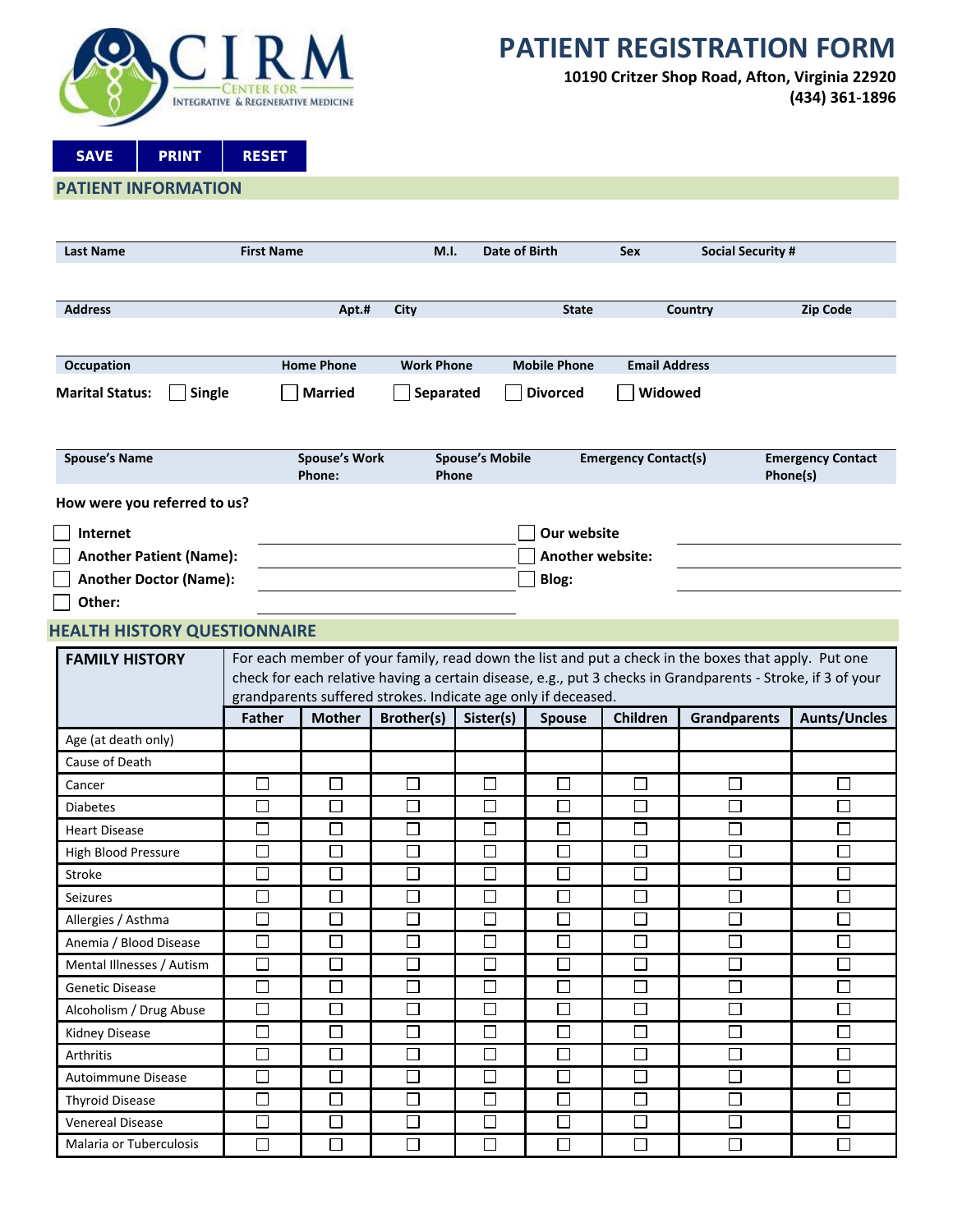

#### **PERSONAL HISTORY**

**Put a check in the box next to any of the following that you now or have ever had:**

| Measles            | Pancreatitis             | Venereal disease        | Anxiety                                   | Other: |
|--------------------|--------------------------|-------------------------|-------------------------------------------|--------|
| Mumps              | Ulcers                   | Tuberculosis            | Depression                                |        |
| $\Box$ Chicken pox | Diverticulosis           | Concussion/Head injury  | Serious injury                            |        |
| $\Box$ Polio       | Hernias                  | Migraines/Headaches     | Alcoholism or Drug Abuse                  |        |
| $\Box$ Diphtheria  | Hemorrhoids              | Neurological disorders  | Nervous breakdown or Psychosis            |        |
| $\Box$ Small pox   | Bone/Joint disease       | Hay fever               | $\Box$ Hyperactivity and/or A.D.D.        |        |
| $\Box$ Meningitis  | Cancer                   | Frequent Colds          | Heart trouble                             |        |
| Scarlet fever      | Seizures/Epilepsy        | Neuritis or Neuralgia   | Hypertension/High Blood Pressure          |        |
| Rheumatic fever    | Serious infection        | Sciatica                | Stroke                                    |        |
| Genetic disease    | Malaria                  | Low Back Pain           | Gall Bladder disease                      |        |
| Chronic Fatigue    | Yellow jaundice          | Anemia or Blood disease | Rabies                                    |        |
| Chronic Sinusitis  | Liver disease/Hepatitis  | <b>Diabetes</b>         | Reaction to drugs, vaccines, transfusions |        |
| Bronchitis         | Skin disorders           | Hormonal disorders      | $\vert$ To what?                          |        |
| Pneumonia          | Kidney disease or Stones | Thyroid disease         |                                           |        |

#### **MAJOR HOSPITALIZATIONS**

**If you have ever been hospitalized for any serious illness or operation, write in your most recent hospitalization below. Use the reverse side if needed. (Do not include normal pregnancies)**

| Year | <b>Operation or illness</b> | <b>Physician's Name</b> | <b>City and State</b> |
|------|-----------------------------|-------------------------|-----------------------|
|      |                             |                         |                       |
|      |                             |                         |                       |
|      |                             |                         |                       |
|      |                             |                         |                       |

**Please list the name and address of any other physicians who have treated you in the past year and the problem for which you were treated (Do not include visits for cold, flus or other minor acutes).**

| <b>Physician's Name</b> | <b>Address</b> | Problem |
|-------------------------|----------------|---------|
|                         |                |         |
|                         |                |         |
|                         |                |         |
|                         |                |         |

#### **MEDICATIONS**

**Indicate those medicines you are presently taking or which you have taken in the past. Please give the name and dosage of all current medicines.**

| Present | Past |                          | Present | Past |                         |
|---------|------|--------------------------|---------|------|-------------------------|
|         |      | Antibiotics              |         |      | Diabetes medicines      |
|         |      | Pain medicine            |         |      | Arthritis medicines     |
|         |      | Diuretics (water pills)  |         |      | Diet pills              |
|         |      | Sedatives                |         |      | Antacids or laxatives   |
|         |      | Blood pressure medicines |         |      | Birth control pills     |
|         |      |                          |         |      | <b>Hormones</b>         |
|         |      | Heart medicines          |         |      | Antimalarial drugs      |
|         |      | Thyroid medicines        |         |      | Antituberculosis drugs  |
|         |      | Aspirin                  |         |      | Allergy desensitization |
|         |      | Vitamins & Herbs         |         |      | Other                   |
|         |      |                          |         |      |                         |
|         |      |                          |         |      |                         |

**Page 2**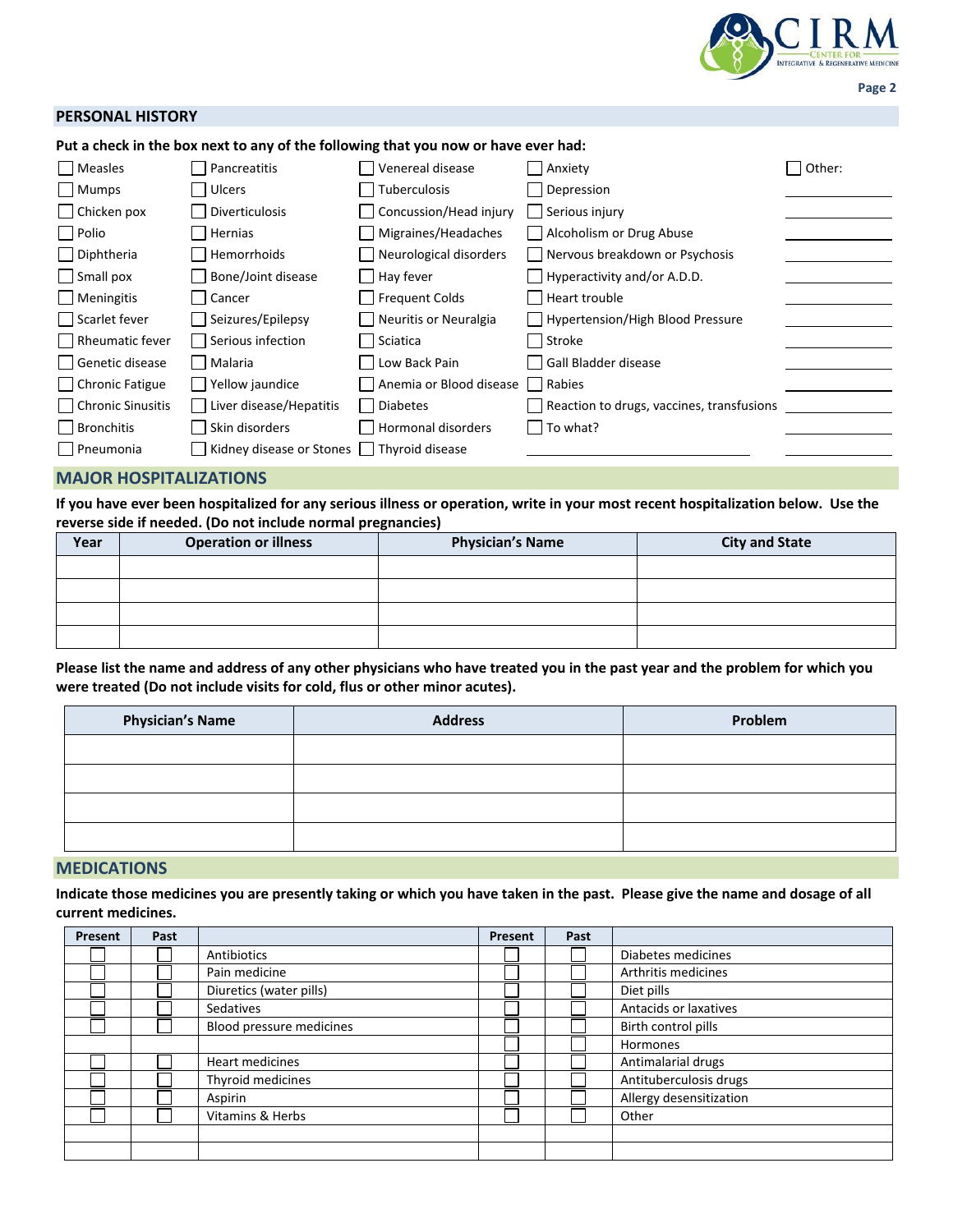

## **DRUG ALLERGIES**

**Please list any and all medicines you are allergic to, e.g., penicillin, sulfa drugs, other antibiotics, aspirin, codeine, etc.**

### **TESTS AND IMMUNIZATIONS**

**Check those tests and immunizations which you have had. Enter the year when you last were given the tests or shots.**

| Year |                             | Year |                                  | Year |                       |
|------|-----------------------------|------|----------------------------------|------|-----------------------|
|      | □ Chest X-Ray               |      | $\Box$ Colonoscopy/Sigmoidoscopy |      | $\sqcap$ DPT          |
|      | Kidney X-Ray                |      | $\Box$ PAP smear                 |      | $\exists$ Tetanus     |
|      | $\exists$ G.I. Series       |      | Nutritional Analysis             |      | $\Box$ Flu shot       |
|      | Colon X-Ray                 |      | □ Polio series                   |      | $\Box$ Pneumonia shot |
|      | $\exists$ Electrocardiogram |      | $\Box$ Measles, mumps, rubella   |      | $\exists$ Other       |
|      | $\sqcap$ TB test            |      | $\Box$ HIV vaccine               |      |                       |
|      | $\exists$ CT or MRI scan    |      | $\Box$ Ultrasound                |      |                       |

## **HEALTH FACTORS**

## **Please check those items below that apply:**

| Coffee?<br>Do you use an electric blanket?<br>cups/day<br>Do you have silver-mercury amalgams in your mouth?<br>cups/day<br>Tea?<br>cans/day<br>Do you exercise regularly? If yes, how much?<br>Sodas?<br>cans/day<br>Do you meditate regularly?<br>Beer?<br>Do you use "recreational" drugs, e.g. cocaine, LSD, marijuana, etc.?<br>Wine?<br>$\equiv$ glasses/day<br>Other<br>$\equiv$ glasses/day<br>alcohol?<br>chemical exposure? If yes, please describe: | <b>Yes</b> | No. | Do you drink or use? | Yes: | No. |                                                                         |
|----------------------------------------------------------------------------------------------------------------------------------------------------------------------------------------------------------------------------------------------------------------------------------------------------------------------------------------------------------------------------------------------------------------------------------------------------------------|------------|-----|----------------------|------|-----|-------------------------------------------------------------------------|
| $\equiv$ packs/day<br>Cigarettes?<br>cigars/day<br>Cigars?<br>bowls/day<br>Pipe?<br>Chew tobacco?<br>Snuff?                                                                                                                                                                                                                                                                                                                                                    |            |     |                      |      |     | Have you any known environmental sensitivities or past or present toxic |

**Please describe your emotional nature and personality characteristics, especially the major issues in your life**.

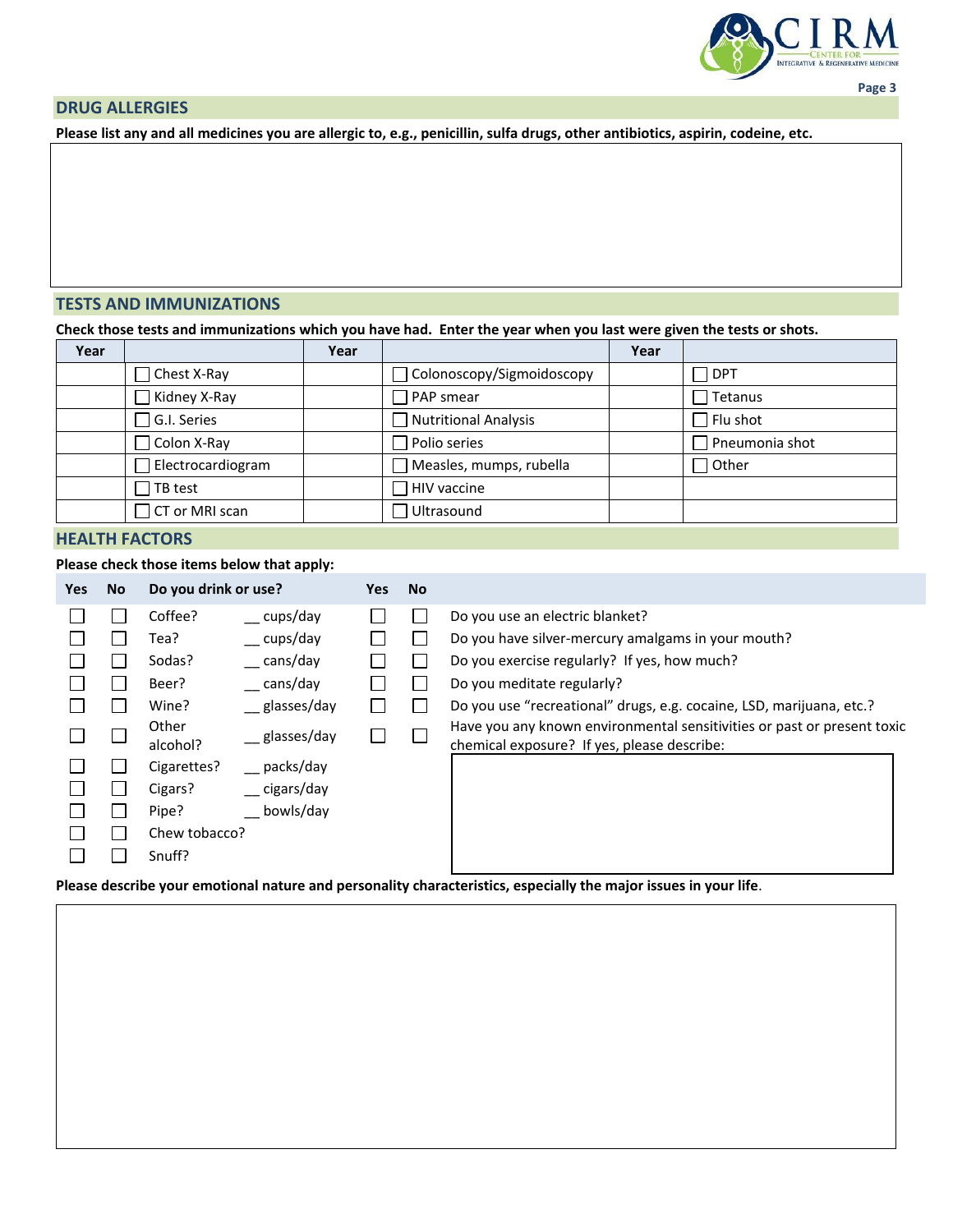

# **HEALTH QUESTIONNAIRE**

# **If you have recently been bothered with these problems, check YES.**

|    | Yes No                                   | Yes        | <b>No</b> |                                | Yes No |                                         |
|----|------------------------------------------|------------|-----------|--------------------------------|--------|-----------------------------------------|
|    | frequent or severe headache              |            |           | recurring indigestion          |        | swollen joints                          |
|    | neck pains                               |            |           | frequent belching              |        | back or shoulder pains                  |
|    | neck lumps or swelling                   |            |           | nausea                         |        | weakness in arms or legs                |
|    | loss of balance                          |            |           | vomiting                       |        | painful feet                            |
|    | dizzy spells                             |            |           | pain in abdomen                |        | trembling                               |
|    | blackouts/fainting                       |            |           | bloated abdomen                |        | numbness                                |
|    | wear glasses                             |            |           | constipation                   |        | leg cramps                              |
|    | blurry vision                            |            |           | loose bowels                   |        | skin problems                           |
|    | eyesight worsening                       |            |           | black stools                   |        | scalp problems                          |
|    | see double                               |            |           | gray or whitish stools         |        | itching or burning skin                 |
|    | see halos or lights                      |            |           | pain in rectum                 |        | bruise easily                           |
|    | eye pains or itching                     |            |           | itching rectum                 |        | nervousness or anxiety                  |
|    | watering eyes                            |            |           | blood in stools                |        | nervous with strangers                  |
|    | hearing difficulties                     |            |           | frequent urination             |        | nail biting                             |
|    | earaches                                 |            |           | involuntary escape of urine    |        | difficulty making decisions             |
|    | running ears                             |            |           | burning on urination           |        | lack of concentration                   |
|    | noises in ears                           |            |           | brown, black or bloody urine   |        | absentminded/loss of memory             |
|    | dental problems                          |            |           | weak urine stream              |        | lonely or depressed                     |
|    | sore or bleeding gums                    |            |           | difficulty starting urine      |        | frequent crying                         |
|    | sore tongue                              |            |           | constant urge to urinate       |        | hopeless outlook                        |
|    | congested nose                           | (MEN ONLY) |           |                                |        | difficulty relaxing                     |
|    | running nose                             |            |           | burning or discharge           |        | worry a lot                             |
|    | sneezing spells                          |            |           | lumps or swelling on testicles |        | frightening dreams or thoughts          |
|    | head colds                               |            |           | painful testicles              |        | feeling desperation                     |
|    | nosebleeds                               |            |           | (WOMAN ONLY)                   |        | shy or sensitive                        |
|    | sore throat                              |            |           | a missed period                |        | dislike criticism                       |
|    | difficulty swallowing                    |            |           | menstrual problems             |        | angered easily                          |
|    | hoarse voice                             |            |           | bleeding between periods       |        | annoyed by little things                |
|    | wheezing or gasping                      |            |           | tension or pain before periods |        | family problems                         |
|    | frequent coughing                        |            |           | heavy bleeding                 |        | problems at work                        |
| m. | $\Box$ cough up phlegm                   |            | ᆸ         | bearing down feeling           |        | sexual difficulties                     |
|    | cough up blood                           |            |           | vaginal discharge              |        | considered suicide                      |
|    | chest colds                              |            |           | genital irritation             |        | sought psychiatric help                 |
|    | rapid or skipped heartbeats              |            |           | pain on intercourse            |        | loss or gain in weight                  |
|    | chest pains                              |            |           | swelling or lumps in breasts   |        | often feel warmer or colder than others |
|    | shortness of breath with normal activity |            |           | painful breasts                |        | loss of appetite                        |
|    | swollen feet or ankles                   |            |           | # of pregnancies               |        | always hungry                           |
|    | aching muscles or joints                 |            |           | # of births                    |        | armpits or groin swelling               |
|    |                                          |            |           | miscarriages                   |        | unusual fatigue or weariness            |
|    |                                          |            |           | premature births               |        | difficulty sleeping                     |
|    |                                          |            |           | cesareans                      |        | fever or chills                         |
|    |                                          |            |           | abortions                      |        | motion sickness                         |
|    | <b>Comments or Special Problems:</b>     |            |           |                                |        | excessive sweating                      |
|    |                                          |            |           |                                |        | night sweats                            |
|    |                                          |            |           |                                |        | hot flashes                             |
|    |                                          |            |           |                                |        |                                         |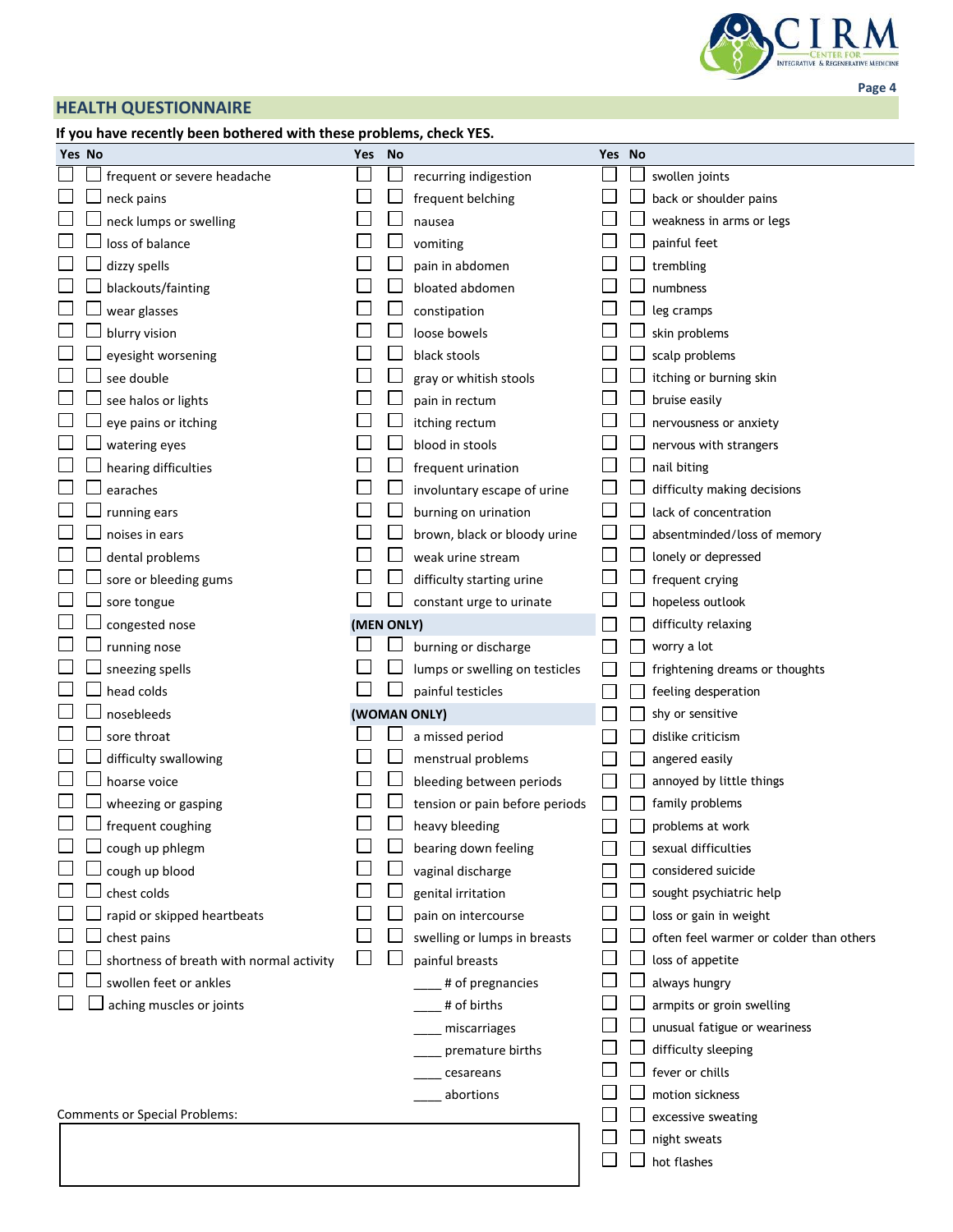

# **10190 Critzer Shop Road, Afton, Virginia 22920 (434) 361-1896**

# **Contract for Integrative & Regenerative Medical Services**

Dear Patient:

Integrative & Regenerative Medicine are distinct, specialized types of medical services apart from allopathic or conventional medical practice. Due to the unique office visit and the extraordinary amount of time and effort required by us to conduct the Integrative & Regenerative Medicine consultation and examination, the charge may not be adequately reimbursed by health insurance.

*Please note*: We are currently restricted from billing for Integrative & Regenerative Medicine services to Medicare, Medicaid, Blue Cross/Blue Shield and other health insurers. Also, Medicare and Medicaid patients may not receive reimbursement from their insurance coverage.

You will be fully responsible for the payment of all fees at the time that Integrative & Regenerative Medicine services are rendered. An invoice with the appropriate coded billing information will be provided to you for submittal to your insurance company for your reimbursement.

You acknowledge the receipt of and agreement with all of our medical office's policies and fees and information within our Integrative & Regenerative Medicine Practice Information document, including those regulations regarding confirmed consultations that are cancelled and/or missed.

Please sign the following statement, which will serve as an ongoing billing contract for your current and future, Integrative & Regenerative Medicine services.

**"I understand that I am responsible for the full payment of all fees for Integrative & Regenerative Medicine consultations at the time that services are provided. Moreover, I will be responsible for all legal fees for any disputes over payment."**

Signed: Name: Name: Name: Name: Name: Name: Name: Name: Name: Name: Name: Name: Name: Name: Name: Name: Name: Name: Name: Name: Name: Name: Name: Name: Name: Name: Name: Name: Name: Name: Name: Name: Name: Name: Name: Name

Patient, Parent or Guardian

Date: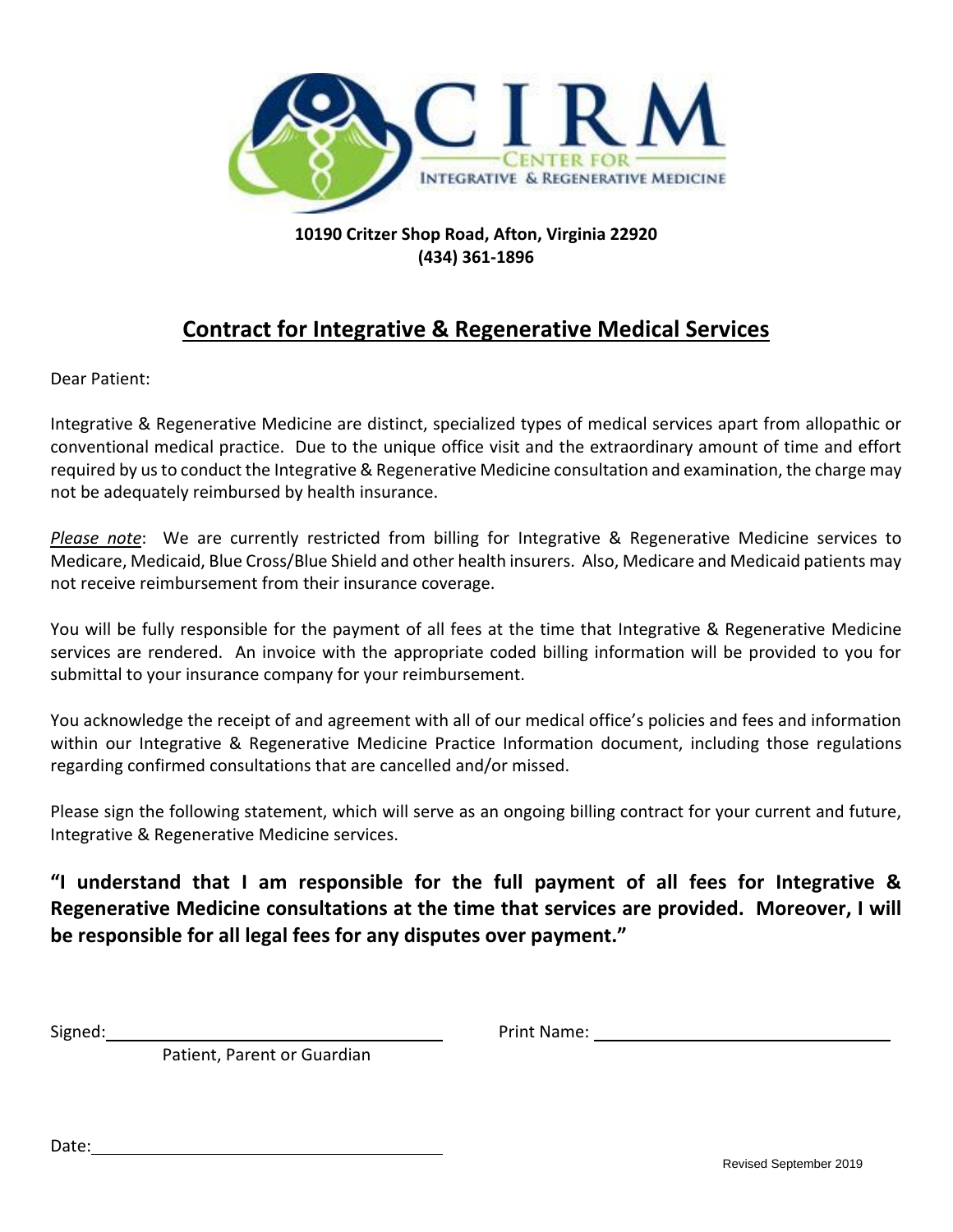

# **Patient Acknowledgement of Receipt/Review of the Notice of Privacy Practices**

PATIENT NAME: University of the set of the set of the set of the set of the set of the set of the set of the set of the set of the set of the set of the set of the set of the set of the set of the set of the set of the set

By signing this form, I am acknowledging my receipt and/or review of the posted Notice of Privacy Practices of the Center for Integrative & Regenerative Medicine.

I have been given the right to review the Notice of Privacy Practices prior to signing this form.

Signature of Patient or Legal Guardian Print Name of Legal Guardian (if applicable) *Please be aware that typing in your name is a legal e-signature and is enforceable as a handwritten signature.*

Print Name of Patient **Date** 

**Please kindly complete and return the Patient Registration Form to:** info@cirm1.org or fax to: 540-456-6161